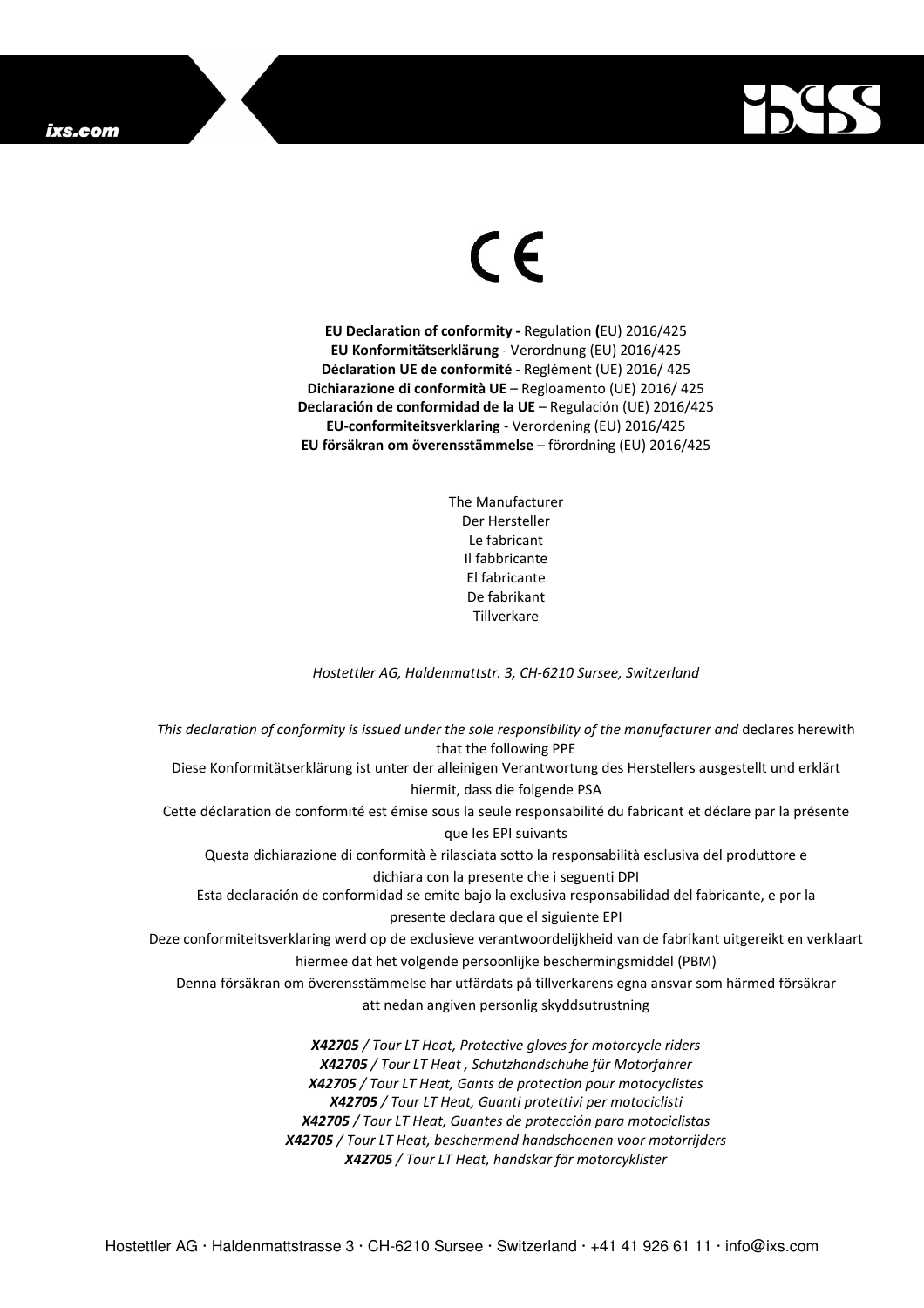



has undergone the EU-type examination conformity assessment procedure (Module B) performed by the Notified Body, IDIADA AUTOMOTIVE TECHNOLOGY, S.A. (OC.0164), P. I. L'ALBORNAR, E-43710 Santa Olivia (Tarragona – Spain), which has issued the EU Type Examination Certificate No. MT18120100.

And is compliant with the following Standard EN13594:2015.

## hat das EU-Baumusterprüfungs-Konformitätsbewertungsverfahren durchlaufen (Modul B) durchgeführt von der benannten Stelle, IDIADA AUTOMOTIVE TECHNOLOGY, S.A. (OC.0164), P. I. L'ALBORNAR, E-43710 Santa Olivia (Tarragona – Spanien), die die EU-Baumusterprüfbescheinigung Nr. MT18120100 ausgestellt hat.

und entspricht der folgenden Norm EN13594:2015.

a subi la procédure d'évaluation de la conformité pour l'examen de type UE (module B) réalisée par l'organisme notifié, IDIADA AUTOMOTIVE TECHNOLOGY, S.A. (OC.0164), P. I. L'ALBORNAR, E-43710 Santa Olivia (Tarragona – Espagne), qui a délivré le certificat d'examen de type UE n°. MT18120100

Et est conforme à la norme suivante EN13594:2015.

è stato sottoposto alla procedura di valutazione della conformità dell'esame UE del tipo (modulo B) eseguita dall'organismo notificato, IDIADA AUTOMOTIVE TECHNOLOGY, S.A. (OC.0164), P. I. L'ALBORNAR, E-43710 Santa Olivia (Tarragona – Spagna), che ha rilasciato il certificato di esame UE del tipo n. MT18120100.

Ed è conforme alla seguente norma EN13594:2015.

ha sido sometido al procedimiento de evaluación de conformidad del examen de tipo UE (Módulo B) realizado por el organismo notificado, IDIADA AUTOMOTIVE TECHNOLOGY, S.A. (OC.0164), P. I. L'ALBORNAR, E-43710 Santa Olivia (Tarragona – España), que ha emitido el certificado de examen UE de tipo no. MT18120100.

Y cumple con el siguiente estándar EN13594:2015.

de EG-typekeuring-conformiteitsbeoordelingsprocedure doorlopen (module B) heeft,uitgevoerd door de aangemelde instantie IDIADA AUTOMOTIVE TECHNOLOGY, S.A. (OC.0164), P. I. L'ALBORNAR, E-43710 Santa Olivia (Tarragona – Spanje) die het certificaat van EG-typeonderzoek nr. MT18120100 afgegeven heeft,

en voldoet aan de volgende norm: EN13594:2015.